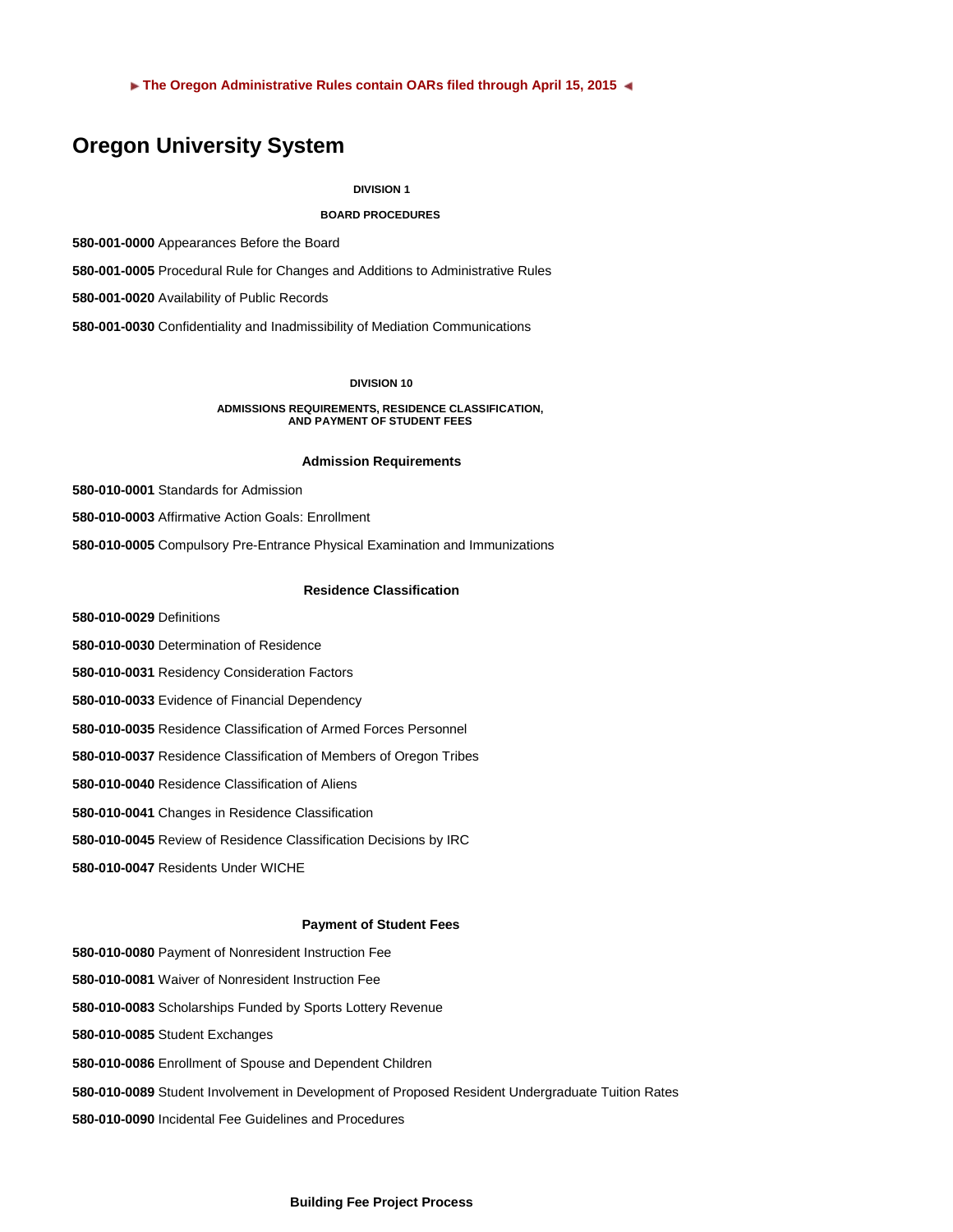**580-010-0100** Student Planning and Construction Committee

**580-010-0110** Incidental Fee Committee Review and Recommendation

**580-010-0120** Recommendations of Appropriate Student Government Official(s)

**580-010-0130** Agreement between Student Government and Institution President

**580-010-0140** Capital Construction Budget Recommendations of Vice Chancellor For Finance and Administration

#### **DIVISION 11**

#### **STUDENT CENTERS, HEALTH SERVICES, HOUSING, FOOD SERVICE, AND RECREATIONAL AND INTER-COLLEGIATE ATHLETIC FACILITIES**

#### **Student Health Services**

**580-011-0005** Student Health Services

#### **Housing**

**580-011-0015** Purposes of Student Housing

**580-011-0020** Self-Supporting Concept for Student Housing

**580-011-0021** Campus Housing Advisory Committees

**580-011-0030** Rates of Charge for Student Housing

**580-011-0035** Institutionally-Controlled Cooperative Housing

**580-011-0040** Fraternities, Sororities, and Cooperatives

**580-011-0045** Charging of Administrative and Physical Plant Costs to Auxiliary Enterprises

# **DIVISION 12**

#### **PROHIBITED CONDUCT RELATING TO STUDENTS**

**580-012-0010** Proscribed Conduct

#### **DIVISION 13**

### **STUDENT RECORDS**

**580-013-0005** Institutional Regulations

**580-013-0010** Definitions

**580-013-0015** Purpose of Student Records

**580-013-0020** Certain Information Not Required to be Provided by Students

**580-013-0025** Locations and Custody of Student Records

**580-013-0030** Release of and Access to Student Records

**580-013-0035** Confidential Records -- Restrictions on Release

**580-013-0036** Transfer of Education Records

**580-013-0040** Petition by Student for Change in Personal Record

**580-013-0045** Availability of Student Records for Research Purposes

**580-013-0050** Permanence, Duplication, and Disposal of Student Records

#### **DIVISION 15**

### **DISCRIMINATION**

**580-015-0005** Assistance to Organizations

**580-015-0010** Definition of Discrimination

**580-015-0015** Discrimination Prohibited in All Higher Education Programs, Services and Interschool Activities

**580-015-0020** Appointment of Compliance Officer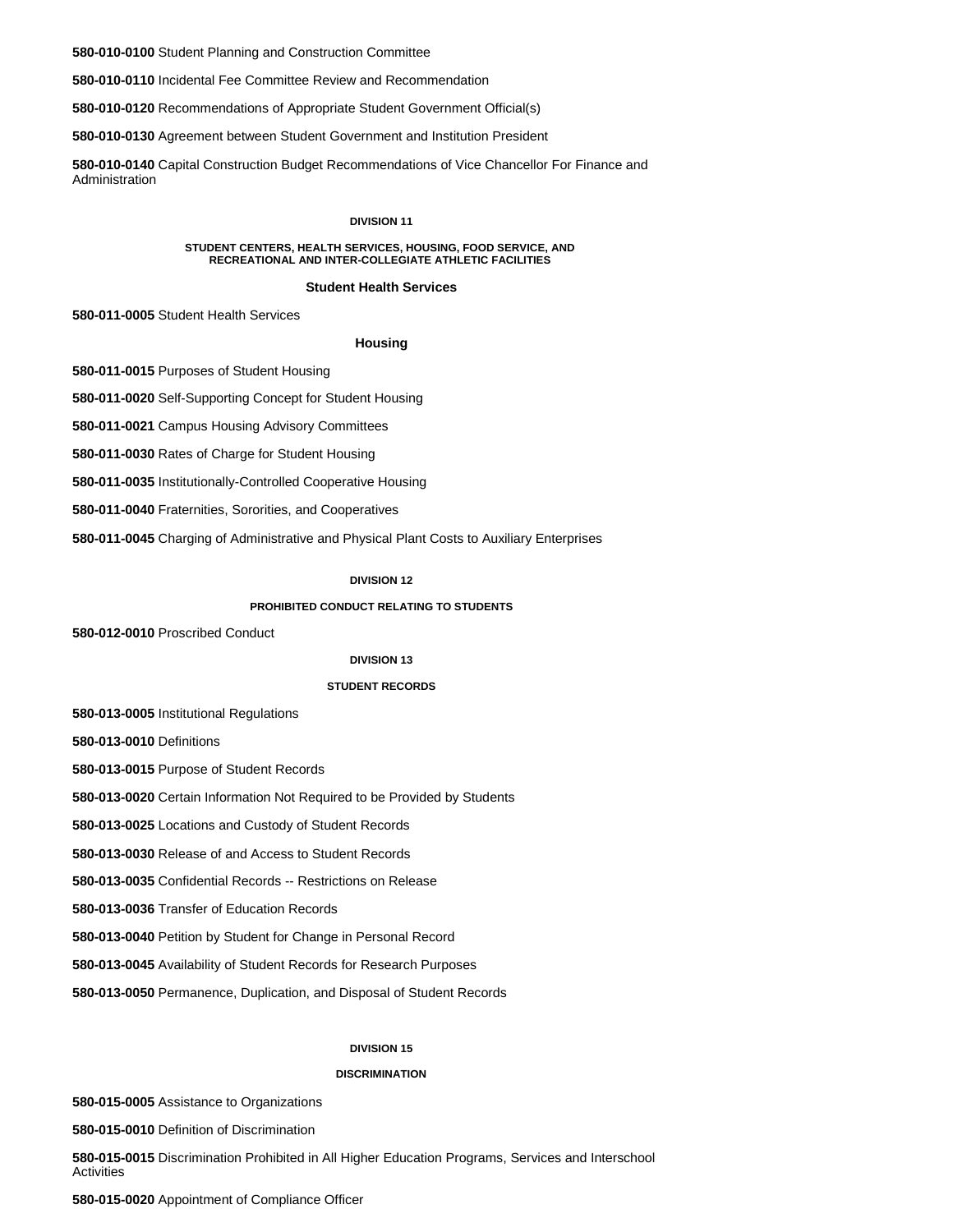#### **580-015-0025** Admissions

**580-015-0030** Recruitment **580-015-0035** Educational Programs and Activities **580-015-0040** Access to Course Offerings **580-015-0045** Counseling and Use of Appraisal and Counseling Materials **580-015-0050** Housing **580-015-0055** Comparable Facilities **580-015-0060** Financial Assistance **580-015-0065** Employment Assistance to Students **580-015-0070** Health and Insurance Benefits and Services **580-015-0075** Marital or Parental Status **580-015-0080** Athletics **580-015-0085** Textbooks and Curricular Materials **580-015-0090** Procedure for Reporting Discrimination **580-015-0095** Exemption from Reprimand or Retaliatory Action **580-015-0100** Investigation of Complaints **580-015-0105** Appeal to the Chancellor **580-015-0110** Appointment of Hearing Officer **580-015-0115** Notice of Hearing: Time and Place **580-015-0120** Written Statement of Case **580-015-0125** Open Hearings **580-015-0130** Conduct of Hearing **580-015-0135** Presentation of Evidence **580-015-0140** Position Summaries **580-015-0145** Findings and Recommendations **580-015-0150** Order by Chancellor **580-015-0155** Sanctions Against Institution or Other Division **580-015-0160** Requirement of Prompt Attention to Complaints

**580-015-0165** Students Unable Because of Religious Beliefs to Attend Classes on Certain Days

# **DIVISION 19**

# **STANDARDS FOR STUDENT AND EMPLOYEE PROGRAMS**

**580-019-0001** Minimum Standards for Institutional Drug and Alcohol Treatment Programs

#### **DIVISION 20**

### **ACADEMIC CLASSIFICATION AND COMPENSATION**

# **Classification**

**580-020-0005** Academic Rank

**580-020-0006** Definition of Unclassified Service

#### **Compensation**

**580-020-0010** Compensation Plan for Academic Staff

**580-020-0015** Compensation Plan for Classified Staff

**580-020-0025** Additional Pay to Full-Time Staff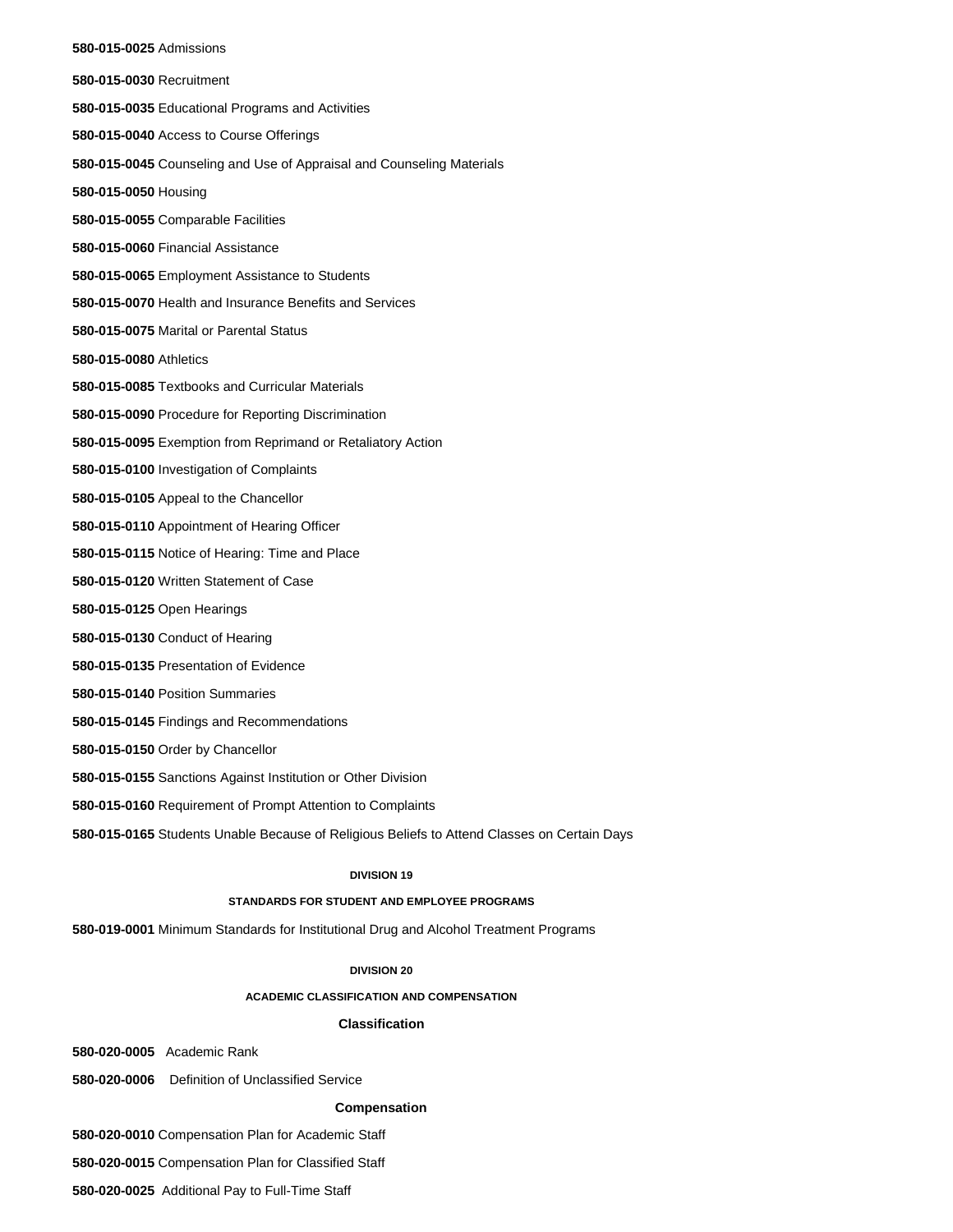#### **580-020-0030** Perquisites

**580-020-0040** Contribution to Pension Plan

**580-020-0050** OSSHE Tax Deferred Investment Program Participation Fee

**580-020-0100** Human Resources System

# **DIVISION 21**

### **CONDITIONS OF SERVICE**

**580-021-0005** Appointment Procedures

**580-021-0006** Affirmative Action Goals: Employment

**580-021-0010** Consultative Procedures

**580-021-0015** Terms of Service of Faculty

**580-021-0020** Working Hours

**580-021-0025** Outside Employment and Activities; Conflict of Interest

**580-021-0026** Participation in a Voluntary FTE Reduction Program

**580-021-0028** Fellowship Leave

**580-021-0029** Career Development Leave

**580-021-0030** Vacations

**580-021-0035** Absence Due to Illness

**580-021-0040** Sick Leave Plan for Academic Personnel

**580-021-0041** Transfer of Accumulated, Unused Sick Leave

**580-021-0044** Use of Employees' Social Security Numbers

**580-021-0045** Conditions of Employment on Gift, Grant and Contract Funds

**580-021-0050** Grievance Procedures

**580-021-0055** Appeal of Grievance Decisions

### **Tenure and Promotion**

**580-021-0100** Kinds of Appointments

**580-021-0105** Eligibility for Indefinite Tenure

**580-021-0110** Initial Appointment and Probationary Service for Faculty on Tenure-Related Appointments

**580-021-0115** Consecutive Annual Appointments

**580-021-0120** Seventh Annual Appointment

**580-021-0125** Appointment of Regular Part-Time Faculty Beyond the FTE Equivalent of the Sixth Consecutive Year

**580-021-0130** Exceptions

**580-021-0135** Criteria for Faculty Evaluation

**580-021-0140** Post-Tenure Review

### **Sabbatical Leave**

**580-021-0200** Purposes of Sabbatical Leave

**580-021-0205** Eligibility for Sabbatical Leave

**580-021-0210** Approval and Revisions of Sabbatical Leave Agreements

**580-021-0215** Sabbatical Leave Reports

**580-021-0220** Obligation to Return

**580-021-0225** Length of Leave for Academic-Year Staff

**580-021-0230** Length of Leave for Fiscal-Year Staff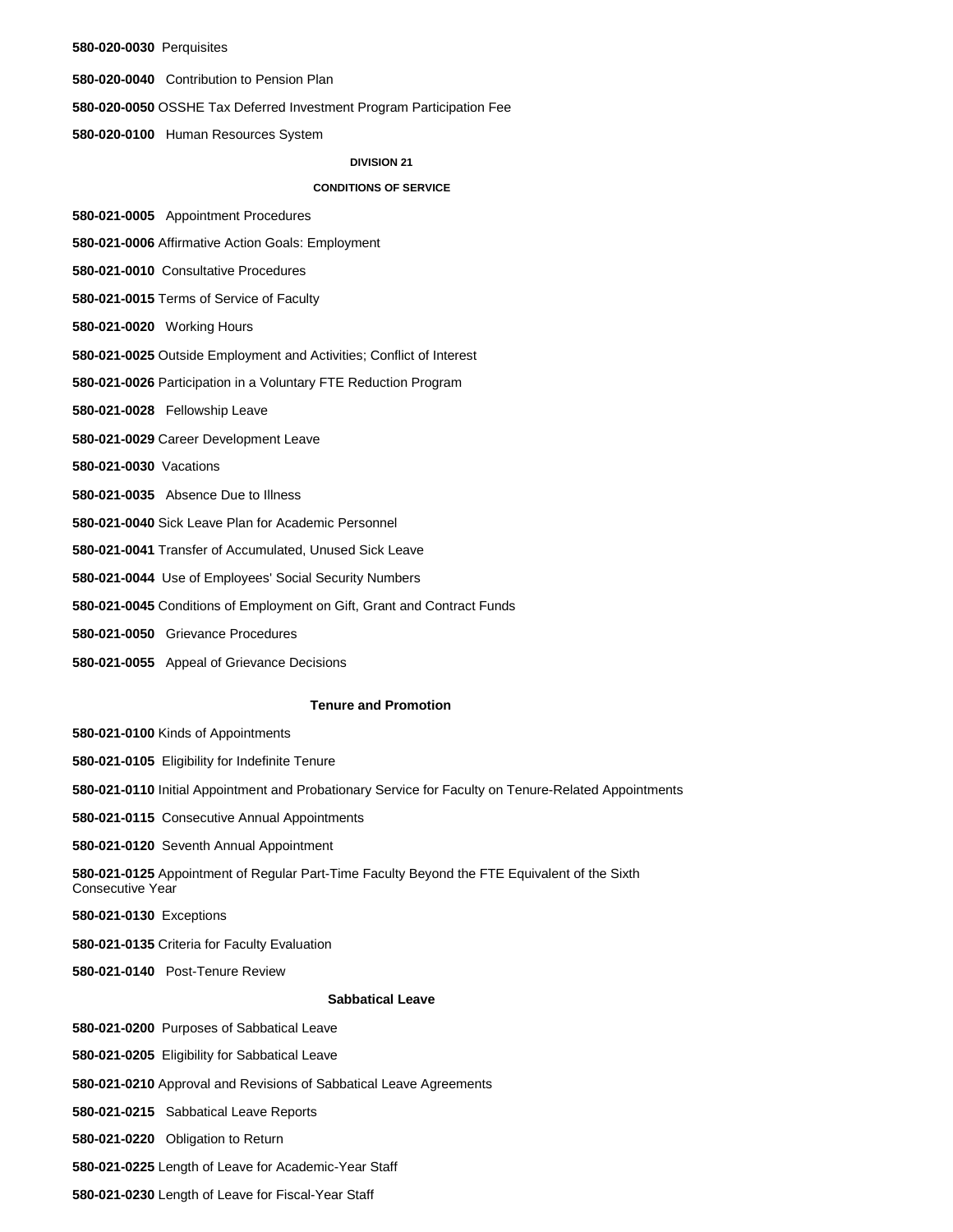**580-021-0235** Cost of Sabbatical Leaves **580-021-0240** Supplementing of Sabbatical Incomes **580-021-0245** Policy Regarding Sabbatical Leave

### **Resignations and Terminations**

**580-021-0300** Resignations **580-021-0305** Timely Notice **580-021-0310** Terminations **580-021-0315** Termination Not for Cause **580-021-0318** Other Personnel Actions Not for Cause **580-021-0320** Termination and Other Sanctions for Cause **580-021-0325** Definition of Cause **580-021-0330** Initiation of Formal Proceedings **580-021-0335** Temporary Suspension of Academic Staff Member **580-021-0340** Academic Staff Member's Request for a Formal Hearing **580-021-0345** Hearing Committee **580-021-0350** Conduct of Hearing **580-021-0355** Committee's Report **580-021-0360** Action by the President **580-021-0365** Date of Termination **580-021-0370** Review by the Board **580-021-0375** Board's Initiative in Bringing Investigation or Charges **580-021-0380** No Reprisals **580-021-0385** Personnel Record **580-021-0400** Construction **580-021-0405** Notice of Hearing **580-021-0410** Subpoenas **580-021-0415** Assignment to Hear Proceeding **580-021-0420** Disqualification **580-021-0425** Powers of Hearing Officers **580-021-0430** Who May Appear **580-021-0435** Standard of Conduct **580-021-0440** Hearing Recorder **580-021-0445** Transcript of Testimony **580-021-0450** Continuances and Postponements **580-021-0455** Evidence **580-021-0460** Informal Disposition **580-021-0465** Record **580-021-0470** Decision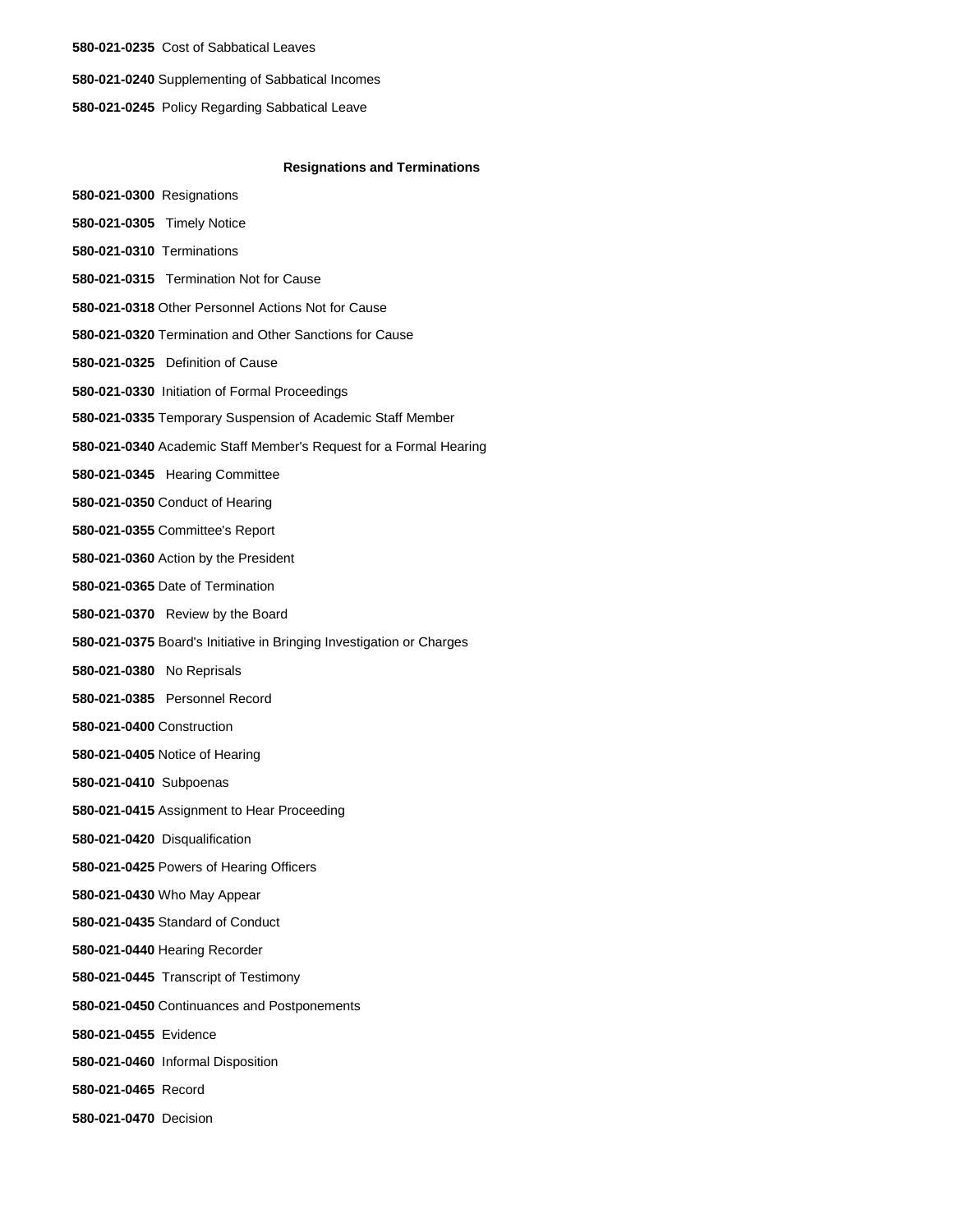### **DIVISION 22**

#### **ACADEMIC FREEDOM**

**580-022-0005** Academic Freedom

# **Political Activities**

**580-022-0010** Public Activities

**580-022-0015** Candidates for Public Office

**580-022-0020** Relationships with State Government

# **Holidays and Miscellaneous Privileges**

**580-022-0025** Academic Staff Holidays

**580-022-0030** Staff Fee Privileges

**580-022-0031** Transfer of Staff Fee Privileges

**580-022-0035** Physical Education Privileges

**580-022-0040** Student Health Services

### **Proscribed Conduct**

**580-022-0045** Proscribed Conduct

**580-022-0047** Confidentiality and Inadmissibility of Workplace Interpersonal Dispute Mediation **Communications** 

# **Employment Discrimination**

**580-022-0050** Discrimination Based on Race, Color, Religion, National Origin, Disability, Age, Marital Status, Sex, or Sexual Orientation

#### **Employment of More than One Member of a Household**

**580-022-0055** Employment of More Than One Member of a Household

# **Board Rules Governing Institutional Rules Relating to Faculty Records**

**580-022-0060** Institutional Rules

**580-022-0065** Definitions

**580-022-0070** Limitation on Records to Be Maintained

**580-022-0075** Confidential Information Relating to Employed Faculty Not to Be Sought Nor Accepted

**580-022-0080** Certain Information Not Required to Be Given by Faculty Members

**580-022-0085** Locations and Custody of Faculty Records

**580-022-0090** Release of and Access to Faculty Records

**580-022-0095** Confidential Records -- Restrictions on Release

**580-022-0100** Access to Files by Faculty Members

**580-022-0105** Entry into File of Comments, Explanations, and Rebuttals

**580-022-0110** Retention of Evaluative Materials Concerning Candidates for Possible Employment

**580-022-0115** Availability to Faculty Members of Objective Information Concerning Categories of Staff

**580-022-0120** Availability of Faculty Records for Research Purposes

**580-022-0125** Permanence, Duplication, and Disposal of Faculty Records

### **DIVISION 23**

# **CRIMINAL BACKGROUND CHECKS**

**580-023-0106** Purpose

**580-023-0111** Definitions

**580-023-0116** Criminal Records Check Process

**580-023-0121** Criminal Records Check Notice to Applicants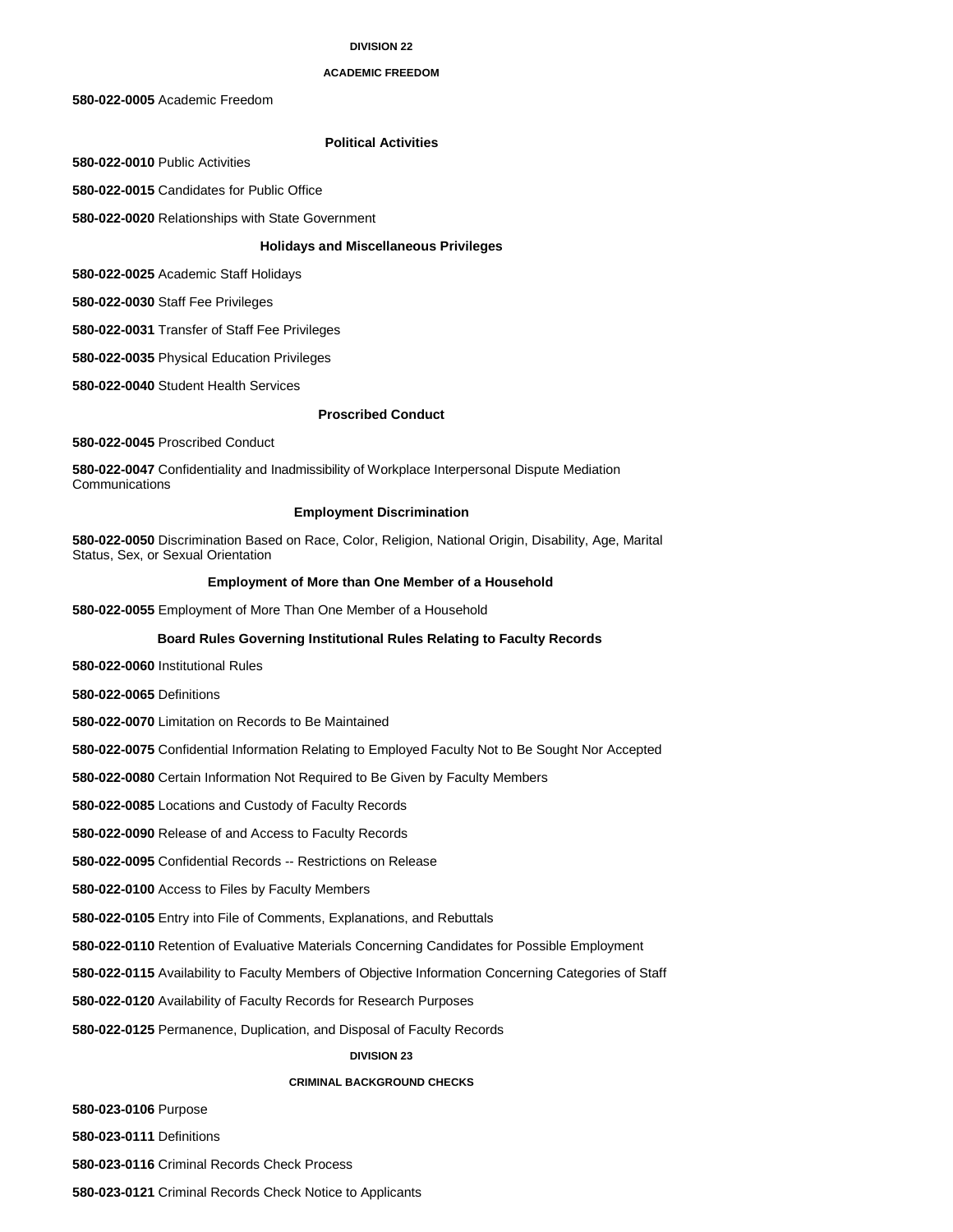**580-023-0126** Confidentiality of Criminal Records Checks

**580-023-0131** Refusal to Consent to Criminal Records Check and Incomplete Fitness Determination

**580-023-0136** Fitness to Hold Position Based on Criminal Records Check

**580-023-0141** Notice of Adverse Fitness Determination Based on Criminal Records Check

**580-023-0146** Challenging a Fitness Determination

**580-023-0151** Fees

### **DIVISION 31**

#### **LIBRARIES**

**580-031-0005** Coordinated System of Libraries

### **DIVISION 40**

### **BOARD'S FINANCIAL POWERS**

**580-040-0005** Delegation and Assignment of Responsibility

**580-040-0007** Retainage Processing Charges

**580-040-0010** Institutional Authority to Establish Fees and Charges

**580-040-0012** Delegation of Authority for Census Functions

**580-040-0025** Traffic Regulations, Parking Fees, and Enforcement Fines

**580-040-0030** Vehicle Safety Rule

**580-040-0040** Oregon University System Annual Fee Book

**580-040-0041** Revolving Charge Accounts Policy

### **Surplus Property Disposal**

**580-040-0300** Purpose

**580-040-0301** Definitions

**580-040-0302** General

**580-040-0303** Delegations

**580-040-0304** Environmental Standards

**580-040-0305** Maintenance of Proper Inventory Records and Justification of Sale or Disposal

**580-040-0306** Disposition of Federally Funded Surplus Property

**580-040-0307** Disposition of Property Acquired by Gift

**580-040-0308** Exchange or Trade-in Option

**580-040-0309** Transfer of Property to a Collaborating Government or Non-Profit Institution

**580-040-0310** Method of Disposal; Eligibility to Acquire

**580-040-0311** Disposal of Computer and Other Electronic Storage Devices and Media

# **DIVISION 41**

#### **ACCOUNTING POLICIES**

**580-041-0010** Receivables

#### **DIVISION 42**

### **GIFT, GRANT, AND CONTRACT MANAGEMENT**

**580-042-0005** General Authority

**580-042-0010** Delegation

**580-042-0015** Institutional Responsibility

**580-042-0020** Board Acceptance of Scholarship Gifts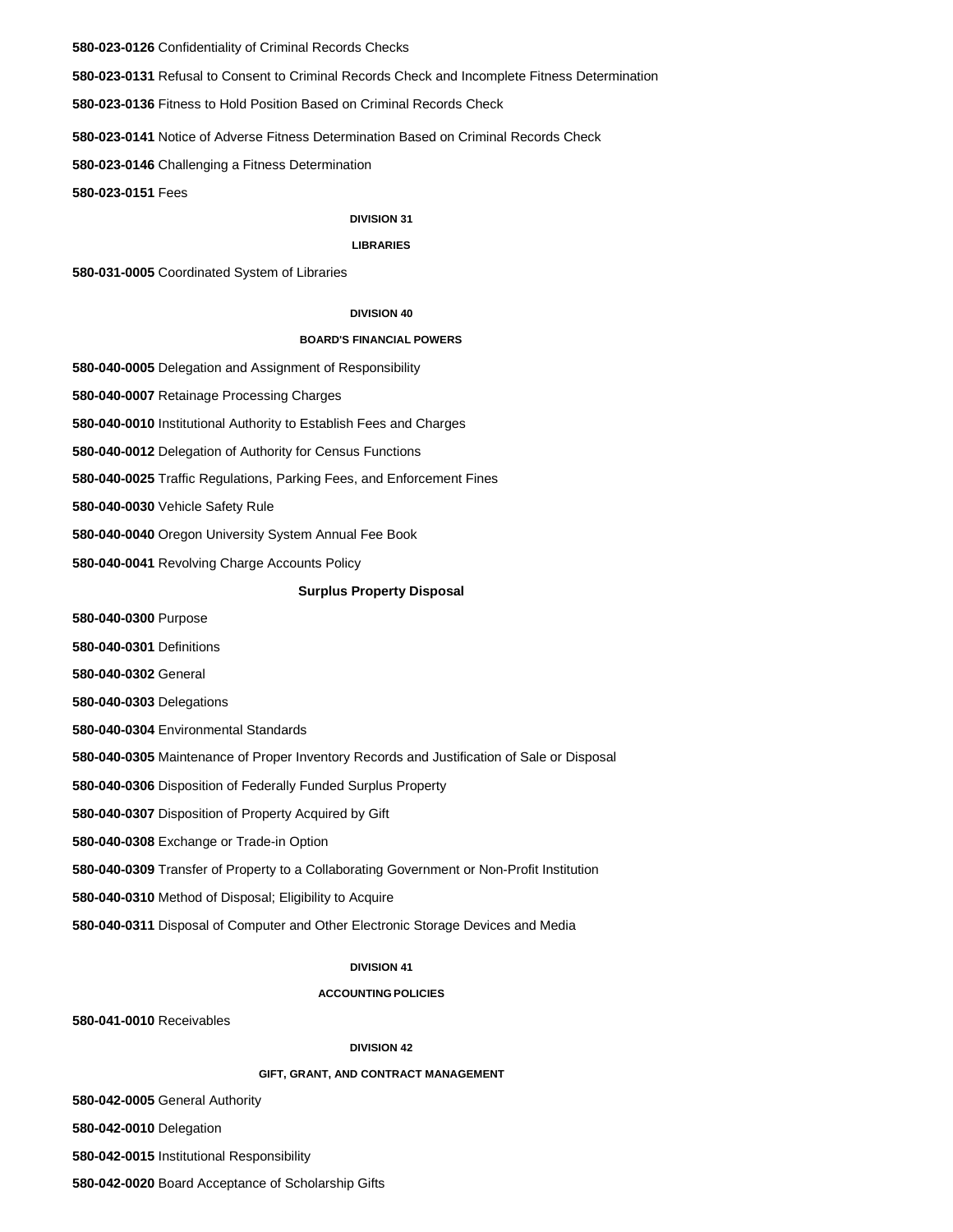#### **DIVISION 43**

#### **POLICIES RELATING TO INVENTIONS, LICENSE AGREEMENTS, EDUCATIONAL AND PROFESSIONAL MATERIALS DEVELOPMENT, PATENTS, AND COPYRIGHTS**

**580-043-0006** Policy

**580-043-0007** Objectives of Policies

**580-043-0011** Employee Responsibilities and Rights

**580-043-0016** Institutional Responsibilities

**580-043-0026** Office of Finance and Administration Responsibilities

# **University Venture Development Funds**

**580-043-0060** Purpose; Definitions

**580-043-0065** Establishment of a Venture Development Fund by an Institution

**580-043-0070** Allocation of Authority to Institutions to Raise Funds and Issue Tax Credits

**580-043-0075** Redistribution of Authority to Raise Funds and Issue Tax Credits

**580-043-0080** Eligibility to Receive Grants

**580-043-0085** Issuance of Tax Credit Certificates

**580-043-0090** Tax Credit Certificate and Grant Record-Keeping and Reporting

**580-043-0095** Recoupment of Tax Credits

#### **DIVISION 46**

### **INSTITUTION FOUNDATIONS**

**580-046-0005** Recognition of a Foundation

**580-046-0010** Privileges and Responsibilities of Recognition

**580-046-0020** Institution Foundation Organization, Affiliates, Relationships

**580-046-0025** Foundation Independence from Institution

**580-046-0030** President's Responsibilities, Additional Rules

**580-046-0035** Foundation and Institution Operational Procedures, Gifts, Accounts, Institution Support, **Contracts** 

**580-046-0040** Foundation Activities

**580-046-0045** Revocation of Recognition

### **DIVISION 55**

#### **OUS INFORMATION SECURITY POLICIES**

**580-055-0000** Executive Summary

**580-055-0010** Purpose

**580-055-0020** Goals

**580-055-0030** Authority and Scope

**580-055-0040** Roles and Responsibilities

**580-055-0050** Institutional Policy Requirements

**580-055-0060** Policy Review Process

**580-055-0070** Audit

**580-055-0080** Glossary

# **DIVISION 60**

# **REAL PROPERTY, FACILITY, AND CAMPUS PLANNING**

**580-060-0000** Authority

**580-060-0005** Definitions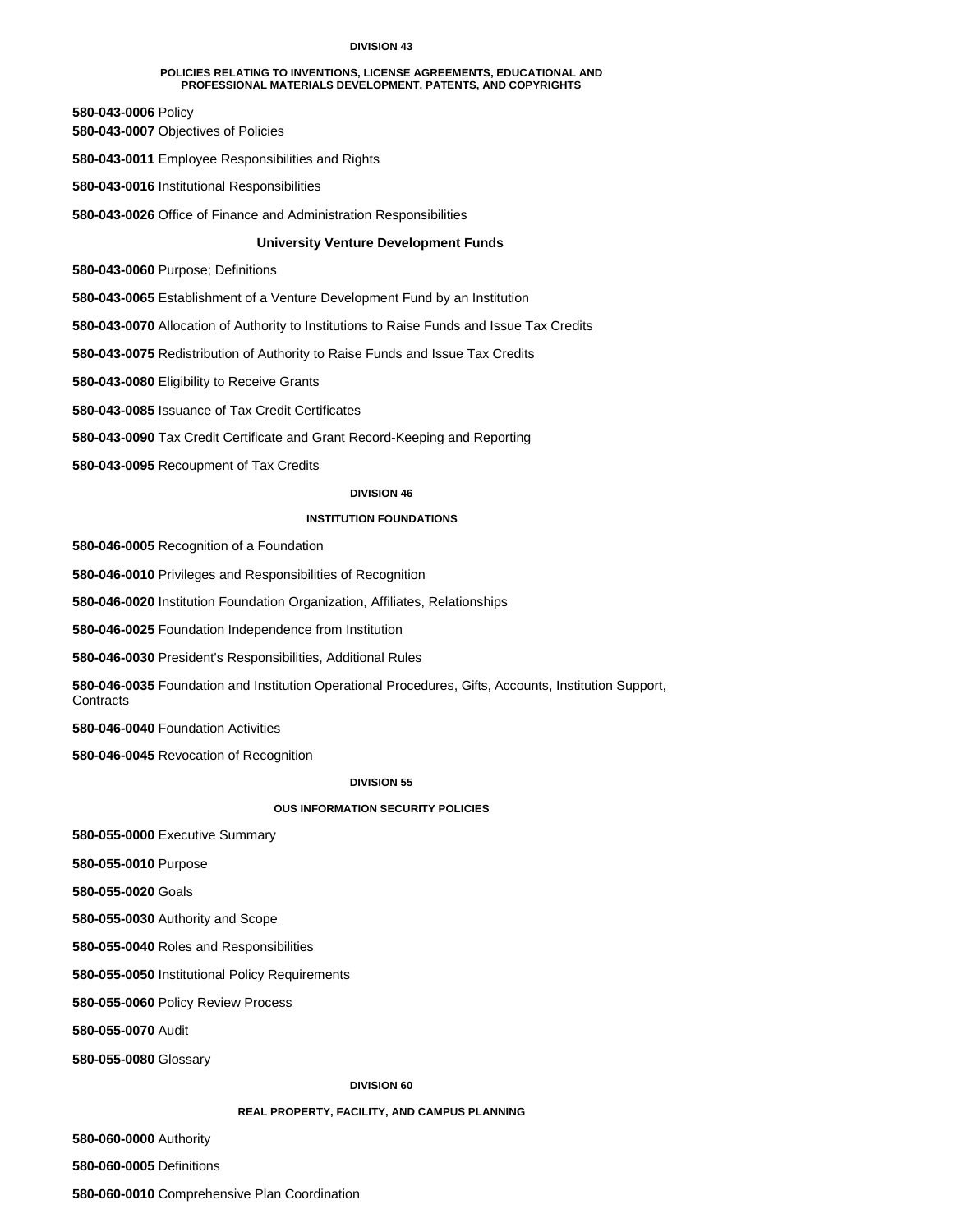**580-060-0015** Records

**580-060-0020** Purchase of Real Property **580-060-0025** Gifts of Real Property

**580-060-0030** Condemnation

**580-060-0035** Sale of Real Property

**580-060-0040** Easements

**580-060-0045** Use of Board Property

**580-060-0050** Leases

**580-060-0055** Naming Buildings

### **DIVISION 61**

# **OUS PROCUREMENT AND CONTRACTING CODE**

**580-061-0000** Code of Ethics

**580-061-0005** Applicable Model Public Contract Rules

**580-061-0010** Definitions

**580-061-0015** Purchasing and Contract Records

**580-061-0020** Designation of Contract Officers

**580-061-0025** Policy Governing the Acquisition of Goods and Services available from Qualified Rehabilitation Facilities

**580-061-0030** Affirmative Action; General Policy

**580-061-0035** Emerging Small Business Program

**580-061-0040** Sexual Harassment Policy

**580-061-0045** Insurance or Bond Requirements

**580-061-0050** Interest on Overdue Charges

**580-061-0055** Invitation to Bid Required Provision

**580-061-0060** Basis for Awarding Contracts

**580-061-0065** Contract Amendments (Including Change Orders and Extra Work) and Expired Contracts

**580-061-0070** Solicitation Responses are Offers

**580-061-0075** Facsimile and Electronic Solicitation Responses

**580-061-0080** Solicitation Response Submissions

**580-061-0085** Pre-Solicitation Response Conferences

**580-061-0090** Offer Security

**580-061-0095** Addenda to Solicitation Document

**580-061-0100** Clarification of ITBs and RFPs and Requests for Change

**580-061-0105** Pre-Closing Modifications or Withdrawal of Bids or Proposals

**580-061-0110** Formal Procurement Receipt, Opening, and Recording of Bids and Proposals

**580-061-0115** Late Bids and Proposals, Late Withdrawals, and Late Modifications

**580-061-0120** Mistakes

**580-061-0125** Low Tie Bids

**580-061-0130** Rejection of Individual Solicitation Responses and Offerors

**580-061-0135** Rejection of All Solicitation Responses

**580-061-0140** Disposition of Solicitation Responses if Solicitation Cancelled

**580-061-0145** Protest of Contractor Selection, Contract Award, and Protest of Solicitation Document